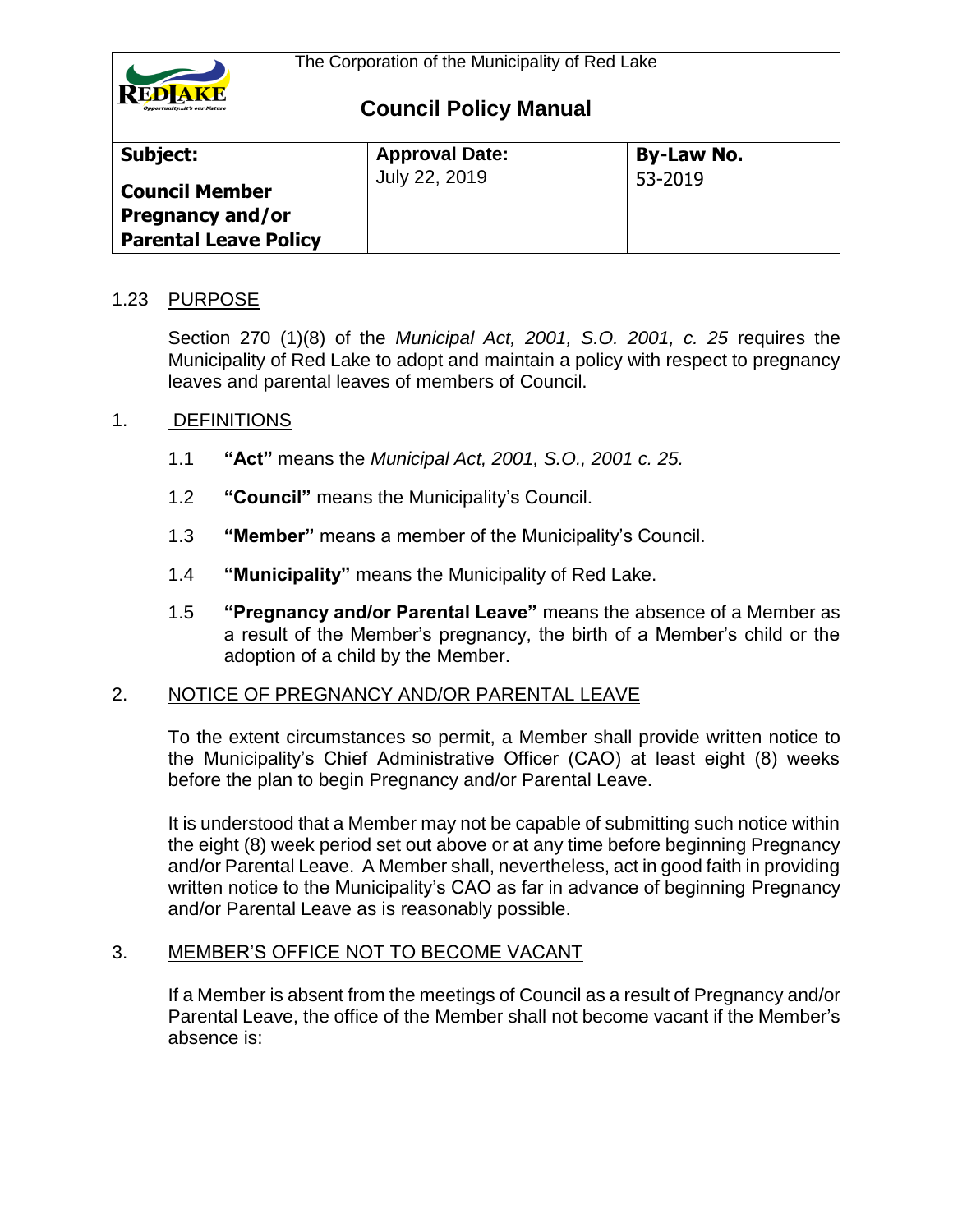

| Subject:                                                                         | <b>Approval Date:</b> | <b>By-Law No.</b> |
|----------------------------------------------------------------------------------|-----------------------|-------------------|
| <b>Council Member</b><br><b>Pregnancy and/or</b><br><b>Parental Leave Policy</b> | July 22, 2019         | 53-2019           |

- (a) for twenty (20) consecutive weeks or less; or
- (b) authorized by Council to exceed twenty (20) consecutive weeks.

### 4. ACCOMMODATION

The Municipality shall accommodate a Member's Pregnancy and/or Parental Leave by doing all of the following:

- 1. Ensuring the Member continues to receive a copy of Council packages and other relevant communications;
- 2. Ensuring the Member continues to receive all remuneration and benefits to which the Member is entitled;
- 3. Continuing to pay all of the Member's Municipal benefit premiums;
- 4. Permitting the Member to have access to all equipment supplied to a regular Member, including, but not limited to, access to information technology equipment, account access and elected officials staff support; and
- 5. Permitting the Member to attend meetings of Council and/or Committees in person or by any other means permitted by the Act if the Member chooses to do so.

### 5. LOSS OF QUORUM

In the unlikely event that quorum is lost as a result of one or more Members being on Pregnancy and/or Parental Leave, Council shall make an application to a Judge of the Ontario Superior Court of Justice for an order authorizing the remaining Members to form a quorum.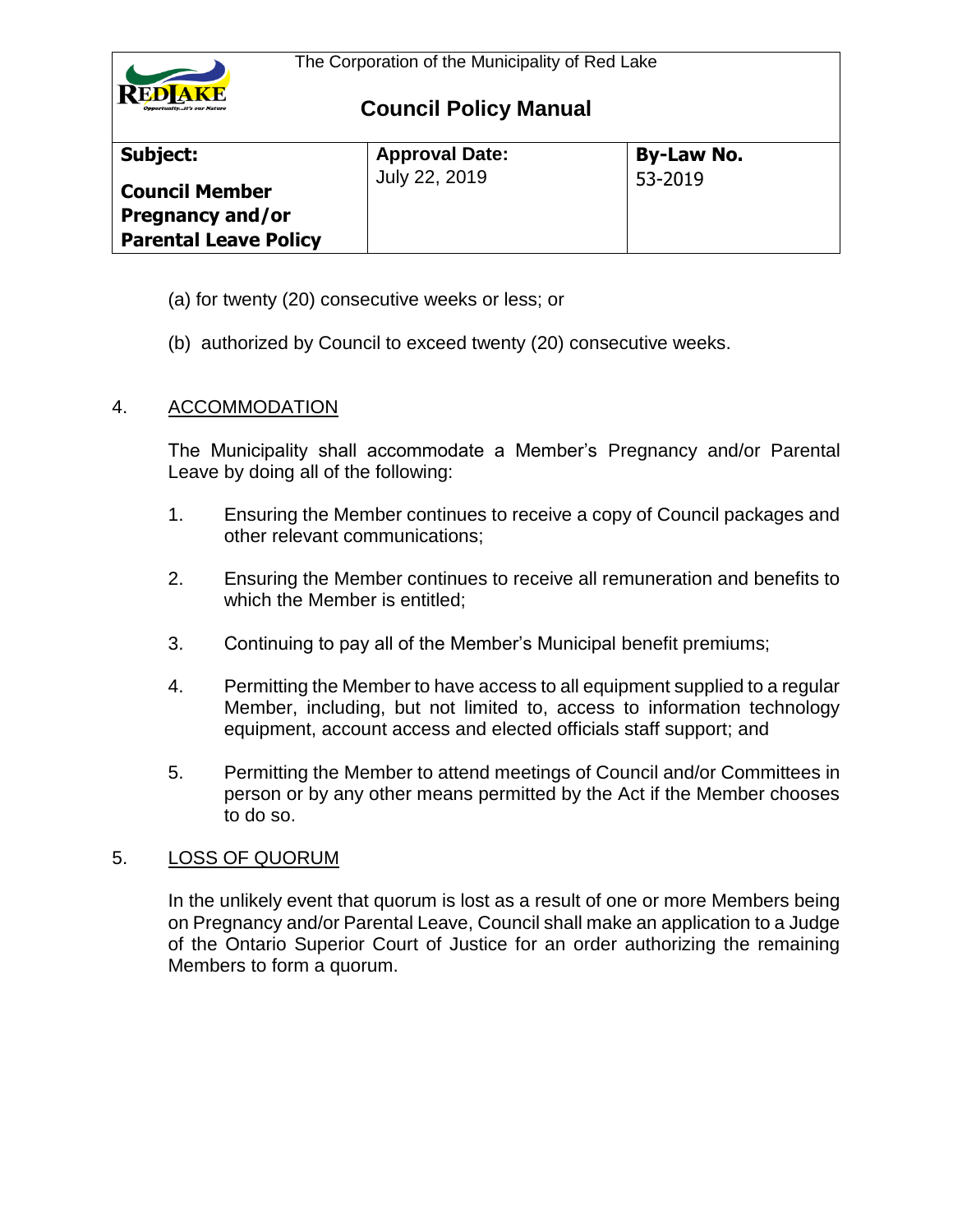

| Subject:                                                                  | <b>Approval Date:</b> | <b>By-Law No.</b> |
|---------------------------------------------------------------------------|-----------------------|-------------------|
| <b>Council Member</b><br>Pregnancy and/or<br><b>Parental Leave Policy</b> | July 22, 2019         | 53-2019           |

## 6. TEMPORARY APPOINTMENTS

Council shall make temporary appointments to fill any vacancies to committees, boards or other bodies that the Member is a member of as an appointee of Council or local board which result from the Member being on Pregnancy and/or Parental Leave.

Notwithstanding, at any point in time during a Member's Pregnancy and/or Parental Leave, the Member can provide written notice to the Municipality's CAO of their intent to lift any of the Council approved, temporary appointments and resume their participation. The Member shall inform the Municipality's CAO, with proper notice, of any changes regarding their return date.

## 7. EXPECTATION UPON EXPIRY OF PREGNANCY AND/OR PARENTAL LEAVE

It is expected that upon returning from Pregnancy and/or Parental Leave, a Member will resume:

- (a) all appointments that have been temporarily filled by Council under this policy; and
- (b) attending the meetings of Council in person or by any other means permitted by the Act.

For clarity, if after returning from Pregnancy and/or Parental Leave, the Member is absent from the meetings of Council for three (3) successive months without being on Pregnancy and/or Parental Leave or being authorized to do so by a resolution of Council, the Member's office shall become vacant. In such circumstances, Council shall, at its next meeting declare the office to be vacant, except if the vacancy occurs as a result of the Member's death, in which case Council may make the declaration at either of its next two (2) meetings. (Refer to Act, s. 259 (1) (c) and s. 262 (1)).

### 8. COMPLIANCE

In the event of policy violation, the Municipality's Integrity Commissioner may investigate and determine appropriate corrective action.